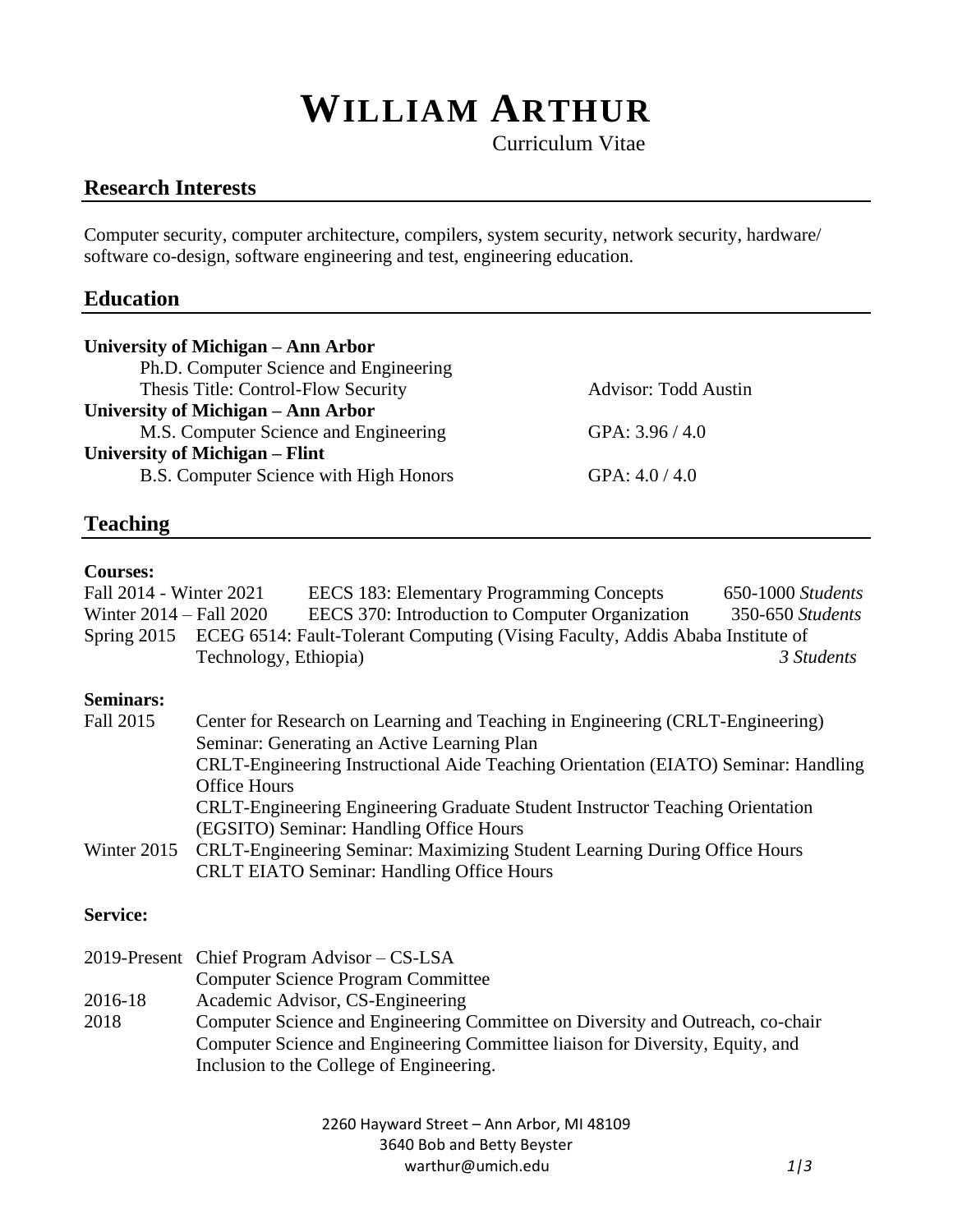| 2018    | Multidisciplinary Design Program: Faculty Mentor - Union Pacific Partner-Sponsored                                                              |
|---------|-------------------------------------------------------------------------------------------------------------------------------------------------|
|         | Project student engineering team.                                                                                                               |
| 2016-17 | Multidisciplinary Design Program: Faculty Mentor - Guardian Industries Partner-                                                                 |
|         | Sponsored Project student engineering team.                                                                                                     |
| 2015    | <b>CRLT-Engineering: Engineering Teaching Consultant</b>                                                                                        |
|         | <b>CRLT-Engineering: Teaching Orientation Practice Teaching Session Facilitator</b>                                                             |
|         | <b>CRLT-Engineering: Engineering Teaching Consultant</b>                                                                                        |
|         | CRLT-Engineering: Teaching Orientation Experienced Instructor Panel                                                                             |
|         | <b>CRLT-Engineering: Teaching Orientation Practice Teaching Session Facilitator</b>                                                             |
| 2014    | <b>CRLT-Engineering: Engineering Teaching Consultant</b><br><b>CRLT-Engineering: Teaching Orientation Practice Teaching Session Facilitator</b> |

# **Publications**

**William Arthur,** Sahil Madeka, Reetuparna Das, Todd Austin, "Locking Down Insecure Indirection with Hardware-Based Control-Data Isolation," in the Proceedings of the 2015 International Symposium on Microarchitecture (MICRO), December 2015.

**William Arthur,** Ben Mehne, Reetuparna Das, Todd Austin, "Getting in Control of Your Control Flow with Control-Data Isolation," in the Proceedings of the 2015 International Symposium on Code Generation and Optimization (CGO), February 2015.

**William Arthur**, Biruk Mammo, Ricardo Rodriguez, Todd Austin, Valeria Bertacco, "Schnauzer: Scalable Profiling for Likely Security Bug Sites," in the Proceedings of the 2013 International Symposium on Code Generation and Optimization (CGO), February 2013.

Michael E. Farmer, **William Arthur**, "Study of the Phenomenology of DDOS Network Attacks in Phase Space," in the Proceedings of the International Conference on Security and Cryptography (SECRYPT), July 2011.

**William Arthur**, "Control-Flow Security," Ph.D. Thesis, EECS Department – CSE, University of Michigan, Ann Arbor, May 2016.

# **Work Experience**

# **University of Michigan, Lecturer IV 2020 – Present**  • Teaching and course development in Computer Science. • Chief Program Advisor – Computer Science – College of Literature, Science, and the Arts **University of Michigan, Lecturer III 2016 – 2020** • Teaching and course development in Computer Science. • Committee on Diversity and Outreach – co-chair • Department Liaison for Diversity, Equity, and Inclusion to the College of Engineering **University of Michigan, Graduate Student Instructor 2014 – 2016** • EECS 183: Elementary Programming Concepts – Primary Instructor

2260 Hayward Street – Ann Arbor, MI 48109 3640 Bob and Betty Beyster warthur@umich.edu 2*|3*